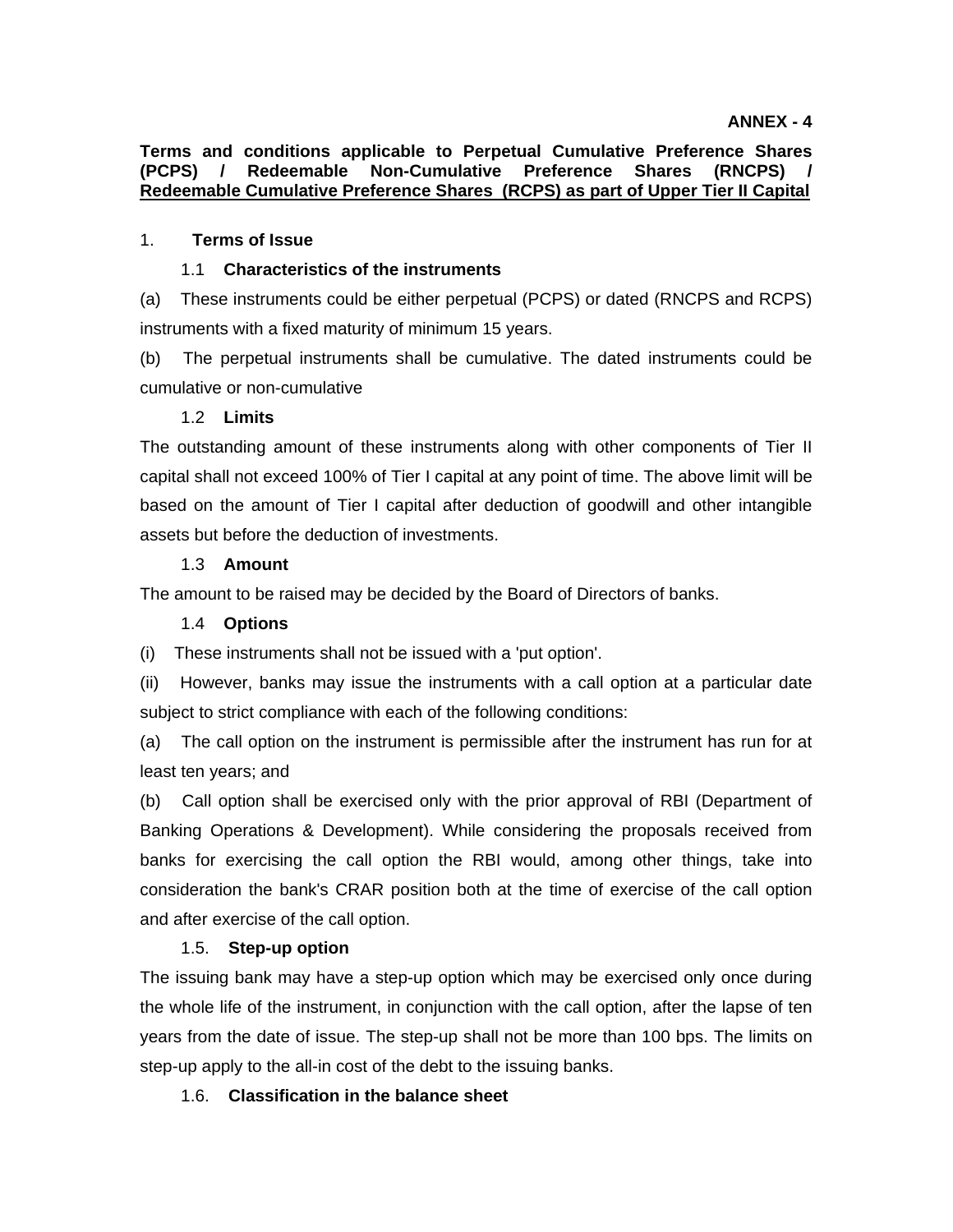These instruments will be classified as borrowings under Schedule 4 of the Balance sheet as item No.1.

### 1.7. **Coupon**

The coupon payable to the investors may be either at a fixed rate or at a floating rate referenced to a market determined rupee interest benchmark rate.

## 1.8. **Payment of coupon**

1.8.1 The coupon payable on these instruments will be treated as interest and accordingly debited to P& L Account. However, it will be payable only if

(a) The bank's CRAR is above the minimum regulatory requirement prescribed by RBI

(b) The impact of such payment does not result in bank's CRAR falling below or remaining below the minimum regulatory requirement prescribed by RBI

(c) The bank does not have a net loss. For this purpose the Net Loss is defined as either (i) the accumulated loss at the end of the previous financial year / half year as the case may be; or (ii) the loss incurred during the current financial year.

(d) In the case of PCPS and RCPS the unpaid/partly unpaid coupon will be treated as a liability. The interest amount due and remaining unpaid may be allowed to be paid in later years subject to the bank complying with the above requirements.

(e) In the case of RNCPS, deferred coupon will not be paid in future years, even if adequate profit is available and the level of CRAR conforms to the regulatory minimum. The bank can however pay a coupon at a rate lesser than the prescribed rate, if adequate profit is available and the level of CRAR conforms to the regulatory minimum.

1.8.2. All instances of non-payment of interest/payment of interest at a lesser rate than prescribed rate should be notified by the issuing banks to the Chief General Managersin-Charge of Department of Banking Operations & Development and Department of Banking Supervision, Central Office of the Reserve Bank of India, Mumbai.

# **1.9. Redemption / repayment of redeemable Preference Shares included in Upper Tier II**

1.9.1. All these instruments shall not be redeemable at the initiative of the holder.

1.9.2. Redemption of these instruments at maturity shall be made only with the prior approval of the Reserve Bank of India (Department of Banking Operations and Development, subject inter alia to the following conditions :

(a) the bank's CRAR is above the minimum regulatory requirement prescribed by RBI

(b) the impact of such payment does not result in bank's CRAR falling below or remaining below the minimum regulatory requirement prescribed by RBI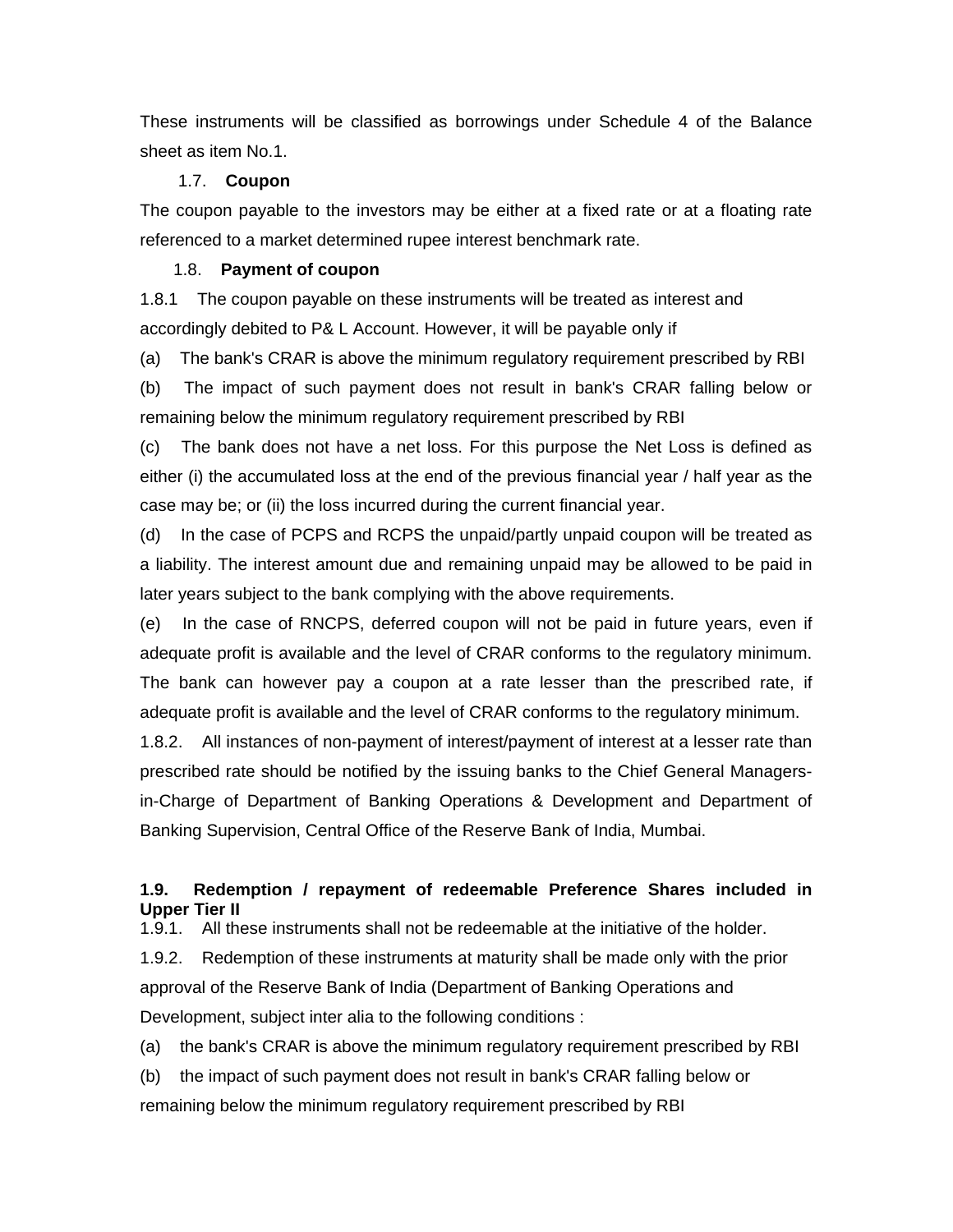## 1.10. **Seniority of claim**

The claims of the investors in these instruments shall be senior to the claims of investors in instruments eligible for inclusion in Tier I capital and subordinate to the claims of all other creditors including those in Lower Tier II and the depositors. Amongst the investors of various instruments included in Upper Tier II, the claims shall rank pari-passu with each other.

# 1.11 **Amortisation for the purpose of computing CRAR**

The Redeemable Preference Shares (both cumulative and non-cumulative) shall be subjected to a progressive discount for capital adequacy purposes over the last five years of their tenor, as they approach maturity as indicated in the table below for being eligible for inclusion in Tier II capital.

| <b>Remaining Maturity of Instruments</b>      | Rate of<br>Discount (%) |
|-----------------------------------------------|-------------------------|
| Less than one year                            | 100                     |
| One year and more but less than two years     | 80                      |
| Two years and more but less than three years  | 60                      |
| Three years and more but less than four years | 40                      |
| Four years and more but less than five years  | 20                      |

# 1.12 **Other conditions**

(a) These instruments should be fully paid-up, unsecured, and free of any restrictive clauses.

(b) Investment by FIIs and NRIs shall be within an overall limit of 49% and 24% of the issue respectively, subject to the investment by each FII not exceeding 10% of the issue and investment by each NRI not exceeding 5% of the issue. Investment by FIIs in these instruments shall be outside the ECB limit for rupee denominated corporate debt as fixed by Government of India from time to time. However, investment by FIIs in these instruments will be subject to separate ceiling of USD 500 million. The overall nonresident holding of Preference Shares and equity shares in public sector banks will be subject to the statutory / regulatory limit.

(c) Banks should comply with the terms and conditions, if any, stipulated by SEBI /

other regulatory authorities in regard to issue of the instruments.

# 2. **Compliance with Reserve Requirements**